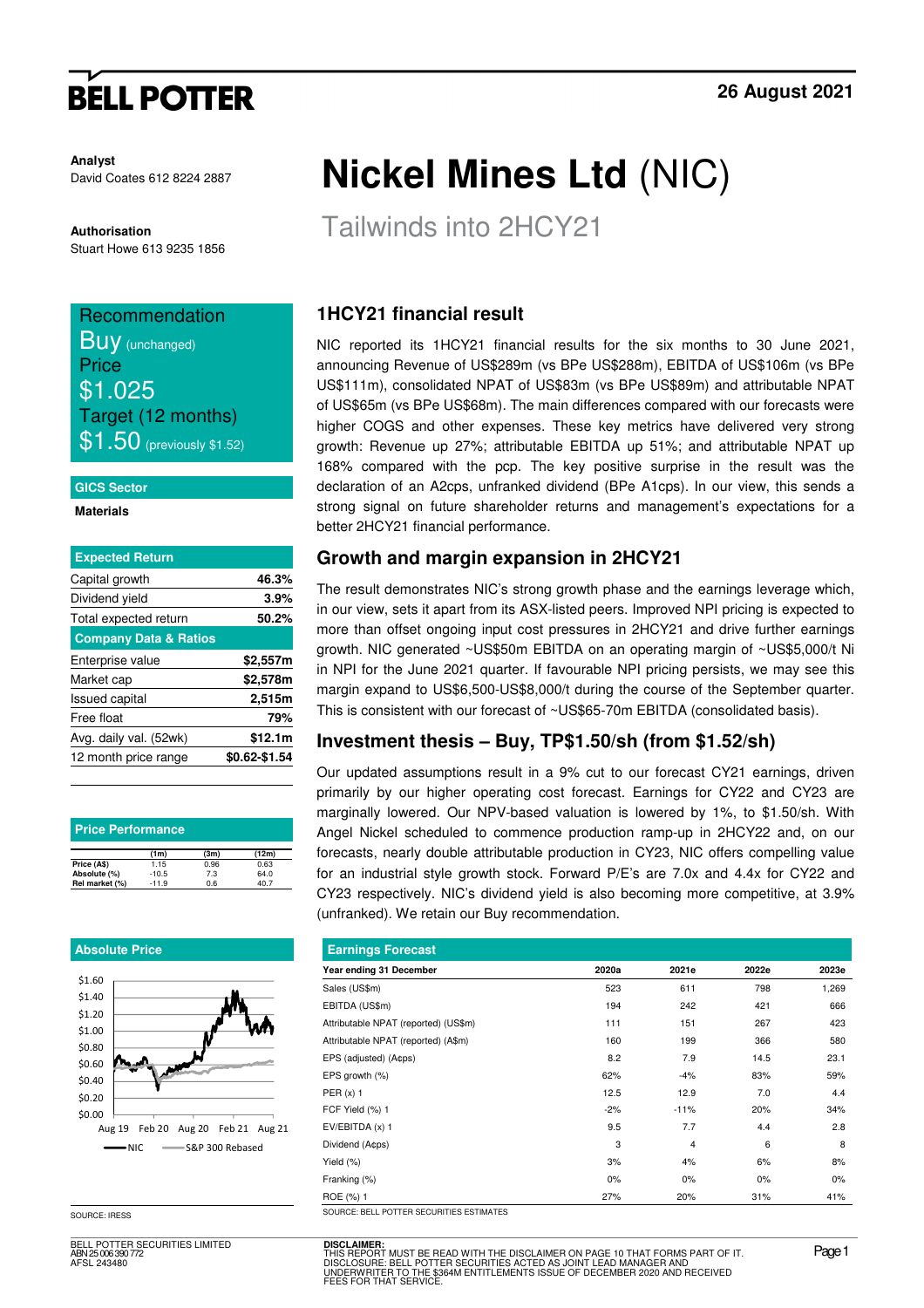# **Tailwinds into 2HCY21**

### **1HCY21 financial result**

NIC reported its 1HCY21 financial results for the six months to 30 June 2021, announcing Revenue of US\$289m (vs BPe US\$288m), EBITDA of US\$106m (vs BPe US\$111m), consolidated NPAT of US\$83m (vs BPe US\$89m) and attributable NPAT of US\$65m (vs BPe US\$68m). The main differences compared with our forecasts were higher COGS and other expenses, plus an over-estimation of interest income. These key metrics have delivered very strong growth: Revenue up 27%; attributable EBITDA up 51%; and attributable NPAT up 168% compared with the pcp.

The key positive surprise in the result was the declaration of an A2cps, unfranked dividend (BPe A1cps). In our view, this sends a strong positive signal on future shareholder returns and management's expectations for a strong 2HCY21 financial performance.

The result translated to attributable EPS of US2.6cps (A3.4cps) which is ~41% of our forecast CY21 earnings of A8.2cps. Our forecast for a strong 2HCY21 is primarily predicated on i) a higher realised NPI price vs 1HCY21; and ii) relatively lower operating cost increases flowing through from raw material input costs, compared with 1HCY21.

NIC ended 1HCY21 with cash of US\$190m and gross debt of US\$175m for net cash of US\$15m (from net cash of US\$306m at end December 2020). During the half year, NIC paid US\$218m in staged consideration payments to lift its interest in Angel Nickel to 50%, repaid the US\$45m balance of its Ranger debt facility, paid US\$38.8m in dividends and received US\$171m from the issuance of 6.5% Senior Unsecured Notes.

| Table 1 - NIC financial result summary       |                    |                  |                        |                    |                      |                    |                    |  |  |  |  |
|----------------------------------------------|--------------------|------------------|------------------------|--------------------|----------------------|--------------------|--------------------|--|--|--|--|
| Half-year financials<br>(Consolidated basis) | $Jun-20$<br>HY (a) | Dec-20<br>HY (a) | <b>Dec-20</b><br>FY(a) | $Jun-21$<br>HY (a) | $Jun-21$<br>HY (BPe) | Variance<br>vs BPe | Variance<br>vs pcp |  |  |  |  |
| Revenue (US\$m)                              | 227.8              | 295.6            | 523.5                  | 288.7              | 288.4                | 0%                 | 27%                |  |  |  |  |
| EBITDA (US\$m)                               | 69.9               | 124.6            | 194.5                  | 105.8              | 111.4                | $-5%$              | 51%                |  |  |  |  |
| NPAT reported (US\$m)                        | 45.5               | 108.2            | 153.7                  | 83.0               | 88.8                 | $-7%$              | 82%                |  |  |  |  |
| NPAT underlying (US\$m)                      | 24.4               | 86.2             | 110.6                  | 65.3               | 67.5                 | $-3%$              | 168%               |  |  |  |  |
| NPAT attributable (US\$m)                    | 24.4               | 86.2             | 110.6                  | 65.3               | 67.5                 | $-3%$              | 168%               |  |  |  |  |
| EPS attributable (Ac/sh)                     | 2.1                | 6.1              | 8.2                    | 3.4                | 3.5                  | $-3%$              | 58%                |  |  |  |  |
| Dividend (Ac/sh)                             | 1.0                | 2.0              | 3.0                    | 2.0                | 1.0                  | 100%               | 100%               |  |  |  |  |
| Free cash flow (US\$m)                       | $-69.7$            | 35.2             | $-34.5$                | $-236.7$           | $-441.2$             | $-46%$             | 240%               |  |  |  |  |
| Cash balance (US\$m)                         | 91.3               | 351.4            | 351.4                  | 189.8              | 189.9                | 0%                 | 108%               |  |  |  |  |
| Debt (US\$m)                                 | 55.0               | 45.0             | 45.0                   | 173.9              | 175.0                | $-1%$              | 216%               |  |  |  |  |
| Production, costs, prices                    |                    |                  |                        |                    |                      |                    |                    |  |  |  |  |
| Ni in NPI (t, Consolidated)                  | 21,395             | 22,227           | 43,622                 | 20,211             | 20,211               | $0\%$              | -6%                |  |  |  |  |
| Ni in NPI (t, Attributable)                  | 12,837             | 17,782           | 30,619                 | 16,168             | 16,168               | 0%                 | 26%                |  |  |  |  |
| Cash costs (US\$/t)                          | \$7,296            | \$7,360          | \$7,330                | \$8,900            | \$8,900              | 0%                 | 22%                |  |  |  |  |
| Nickel price (US\$/t)                        | \$12,456           | \$15,094         | \$13,775               | \$17,441           | \$17,441             | 0%                 | 40%                |  |  |  |  |

SOURCE: COMPANY DATA AND BELL POTTER SECURITIES ESTIMATES

### **Key takeaways**

Other key takeaways from the result include:

- NIC flagged the flexibility to fund its US\$210m acquisition of a further 30% (lifting its ownership to 80%) of the Angel Nickel project from free cash flow plus cash on hand, equity, debt or scrip. The current contract stipulates the completion of the acquisition by 31 December 2021;
- A construction update was provided for Angel Nickel, where construction works are 40% complete, have not been disrupted by COVID-19 restrictions and is on schedule for commissioning in 2HCY22. Upon commencing production it will more than double the nameplate capacity of NIC's NPI production;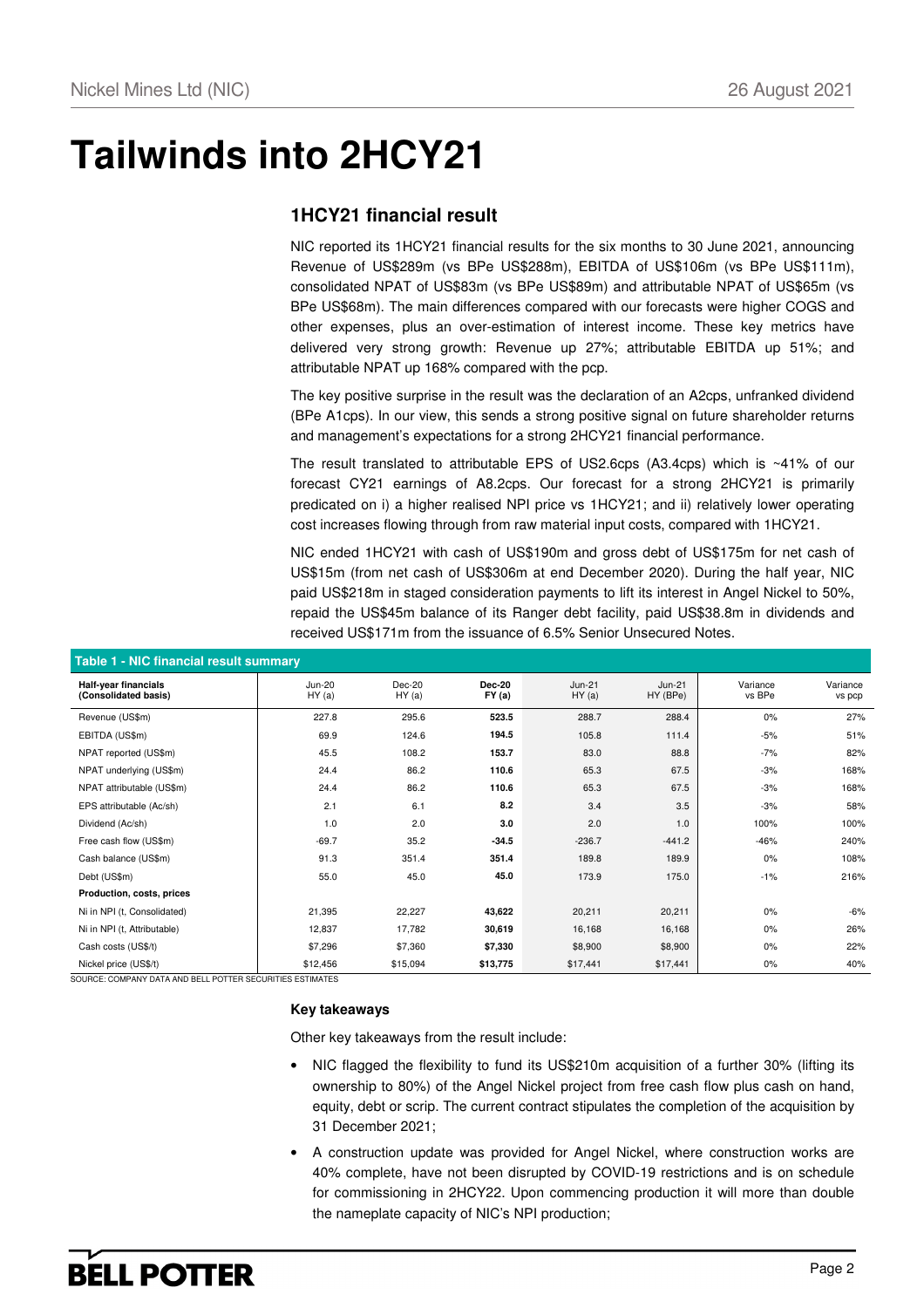• The Hengjaya Mine is making a growing EBITDA contribution for NIC as production ramps-up successfully and unit costs reduce. In 1HCY21 it generated EBITDA of US\$11.5m, compared with a US\$2.7m loss in 1HCY20. This is now a material element of our US\$242m CY21 EBITDA forecast;

### **Cash cost composition and margin outlook**

NIC provided a proportional breakdown of the components of its quarterly cash operating costs with the 1HCY21 result. The two largest individual cost components are laterite nickel ore purchases (subject to Indonesian Government benchmark pricing and correlated to the LME nickel price) and electricity (correlated to Indonesian thermal coal prices). Combined, these account for ~70% of NPI production raw material input costs.

### **Figure 1 - NIC cash cost composition - NPI production**



SOURCE: COMPANY DATA

LME cash nickel prices have, on a quarter to date basis, appreciated approximately 9% compared with the June 2021 quarter. This implies a ~4% increase to NPI production cash costs qoq. Indonesian thermal coal prices have, on a quarter to date basis, appreciated approximately 27% compared with the June 2021 quarter. This implies a ~7% increase to NPI production cash costs qoq.

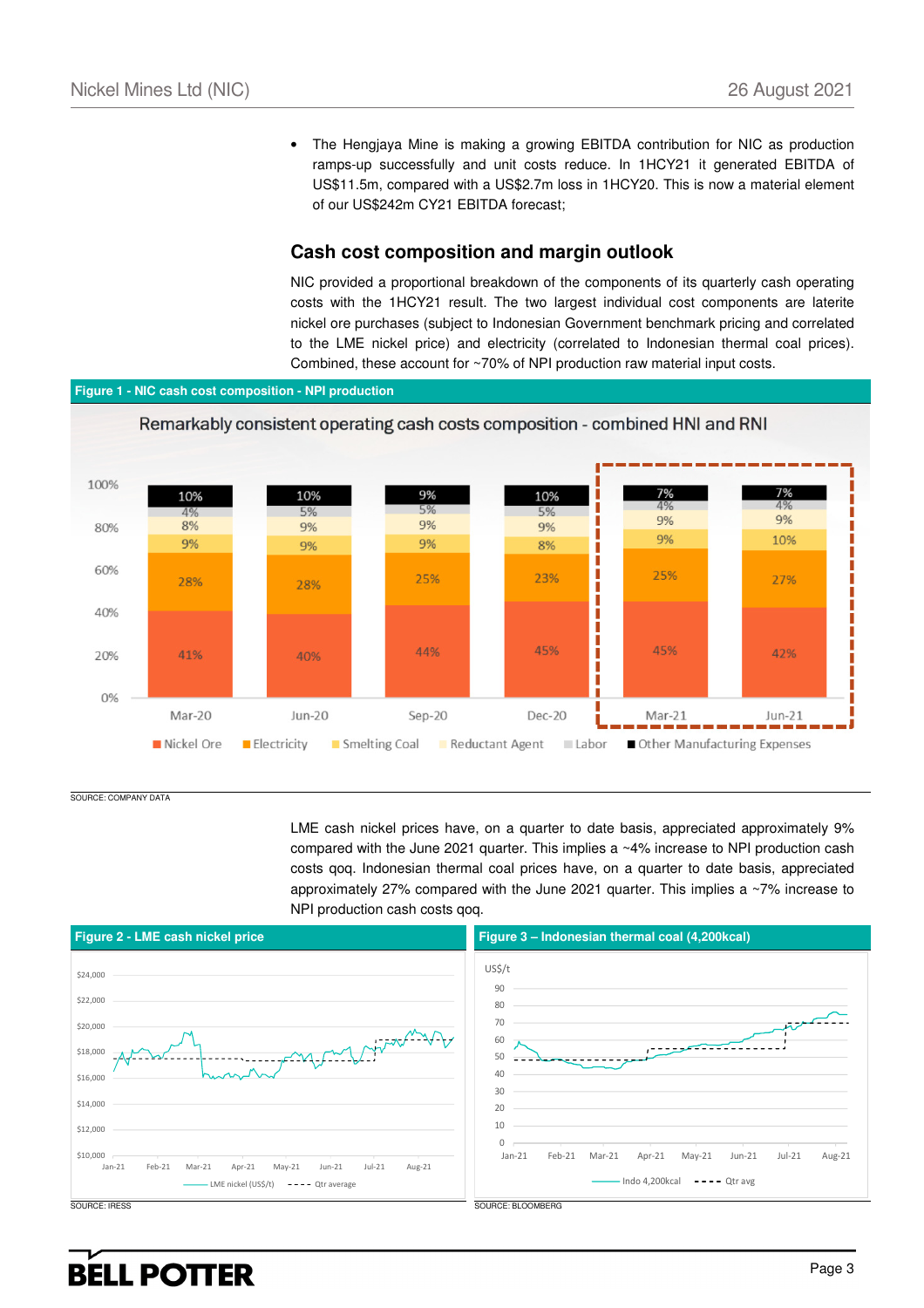Based on NIC's June quarter cash costs of US\$9,107/t Ni in NPI, we might expect cost increases of 11% (US\$1,000/t), to US\$10,100/t as a result of higher raw material costs.



SOURCE: METAL BULLETIN, BELL POTTER SECURITIES CALCULATIONS

Meanwhile, NPI pricing has, on a quarter to date basis, appreciated approximately 19% compared with the June 2021 quarter. Applied to NIC's June quarter realised price of ~US\$14,000/t this implies an increase of US\$2,660/t to NIC's realised nickel pricing, to ~US\$16,660/t Ni in NPI. Furthermore, NIC disclosed in its 1HCY21 results presentation that it has most recently signed NPI sales contracts that imply a realised price of US\$18,100/t Ni in NPI.

#### **EBITDA margin expansion in 2HCY21**

NIC generated ~US\$50m EBITDA on an operating margin of ~US\$5,000/t in the June 2021 quarter. On the preceding analysis, we calculate margin expansion, on a quarter to date basis of ~US\$1,500/t, to US\$6,500/t Ni in NPI.

If favourable NPI pricing persists, we may see this margin expand to ~US\$8,000/t during the course of the September quarter. This is consistent with our current forecast of ~US\$65-70m EBITDA (consolidated basis) and would deliver significant earnings growth in 2HCY21.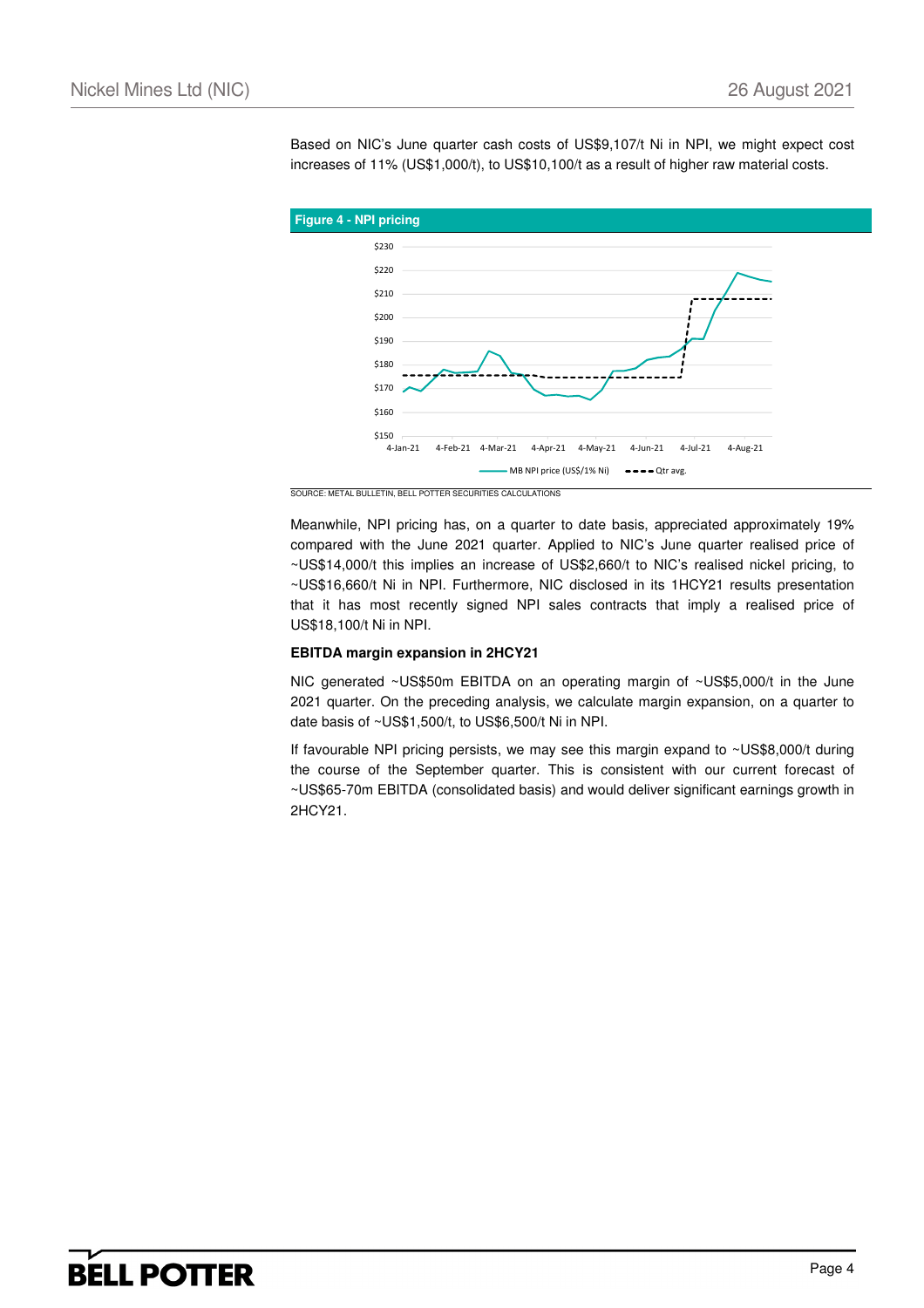### **Changes to our forecasts**

Beyond updating our forecasts for the 1HCY21 financial result, we have made the following changes to our modelled assumptions:

- Increased our Ni in NPI cash cost forecasts for 2HCY22, due to ongoing input cost increases we observe for raw material prices. Our CY22 cash costs lift by 4%, to US\$9,360/t Ni in NPI;
- Allowed for increased corporate administration and other costs, reflecting 1HCY21 levels of expenditure. We have also lowered our forecast interest income for CY21;
- Increased our forecast CY21 dividend from A3cps to A4cps, adjusting for the higherthan-forecast interim dividend declared by NIC with its results;
- Lowered our estimated CY21 depreciation charges; and
- Updated for the latest capital structure.

|  |  | The net impact of these changes are summarised in the forecast changes table below: |
|--|--|-------------------------------------------------------------------------------------|
|  |  |                                                                                     |

| Table 2 - Changes to our CY forecasts |               |               |           |            |               |           |               |               |        |  |
|---------------------------------------|---------------|---------------|-----------|------------|---------------|-----------|---------------|---------------|--------|--|
|                                       | Previous      |               |           | <b>New</b> |               |           | Change        |               |        |  |
| Year end 30 December                  | <b>Dec-21</b> | <b>Dec-22</b> | Dec-23    | Dec-21     | <b>Dec-22</b> | $Dec-23$  | <b>Dec-21</b> | <b>Dec-22</b> | Dec-23 |  |
| Prices & currency                     |               |               |           |            |               |           |               |               |        |  |
| Nickel price (US\$/t)                 | 17,759        | 17,967        | 18,629    | 17,759     | 17,967        | 18,629    | 0%            | 0%            | 0%     |  |
| <b>US\$/A\$</b>                       | 0.76          | 0.73          | 0.73      | 0.76       | 0.73          | 0.73      | 0%            | 0%            | $0\%$  |  |
| <b>Production &amp; costs</b>         |               |               |           |            |               |           |               |               |        |  |
| Ore mined (t)                         | 1,866,794     | 1,800,000     | 1,800,000 | 1,866,794  | 1,800,000     | 1,800,000 | 0%            | 0%            | 0%     |  |
| Nickel in ore (t)                     | 33,366        | 32,400        | 32,400    | 33,366     | 32,400        | 32,400    | 0%            | 0%            | $0\%$  |  |
| RKEF NPI production (t)               | 297,426       | 372,000       | 579,615   | 297,426    | 372,000       | 579,615   | 0%            | 0%            | 0%     |  |
| Contained nickel (t)                  | 40,596        | 49,170        | 75,646    | 40,596     | 49,170        | 75,646    | 0%            | 0%            | 0%     |  |
| Contained nickel (t, attributable)    | 32,476        | 39,336        | 60,517    | 32,476     | 39,336        | 60,517    | 0%            | 0%            | $0\%$  |  |
| Cash costs (US\$/t Ni)                | 9,015         | 7,986         | 8,092     | 9,363      | 7,986         | 8,092     | 4%            | 0%            | 0%     |  |
| Earnings & valuation                  |               |               |           |            |               |           |               |               |        |  |
| Revenue (consolidated, US\$m)         | 611           | 798           | 1,269     | 611        | 798           | 1,269     | 0%            | 0%            | $0\%$  |  |
| Revenue (attributable, US\$m)         | 254           | 421           | 666       | 242        | 421           | 666       | $-5%$         | 0%            | 0%     |  |
| EBITDA (attributable, US\$m)          | 204           | 335           | 531       | 192        | 335           | 531       | $-6%$         | 0%            | 0%     |  |
| NPAT (reported, attributable, US\$m)  | 166           | 271           | 426       | 151        | 267           | 423       | $-9%$         | $-2%$         | $-1%$  |  |
| EPS (reported) (Acps)                 | 8.7           | 14.8          | 23.2      | 7.9        | 14.5          | 23.1      | $-9%$         | $-2%$         | $-1%$  |  |
| PER(x)                                | 11.8          | 6.9           | 4.4       | 12.9       | 7.0           | 4.4       | 1.2           | 0.1           | 0.0    |  |
| EPS growth (%)                        | 6%            | 69%           | 57%       | $-4%$      | 83%           | 59%       | $-10%$        | 14%           | 2%     |  |
| DPS (Acps)                            | 3             | 3             | 6         | 4          | 6             | 8         | 33%           | 100%          | 33%    |  |
| Yield                                 | 3%            | 3%            | 6%        | 4%         | 6%            | 8%        | 1%            | 3%            | 2%     |  |
| NPV (A\$/sh)                          | 1.38          | 1.52          | 1.98      | 1.37       | 1.50          | 1.95      | 0%            | $-1%$         | $-2%$  |  |
| Price Target (A\$/sh)                 |               | 1.52          |           |            | 1.50          |           |               | $-1%$         |        |  |

SOURCE: COMPANY DATA AND BELL POTTER SECURITIES ESTIMATES

Our updated assumptions result in a 9% cut to our forecast CY21 earnings, driven primarily by our higher operating cost forecast. Earnings for CY22 and CY23 are marginally lower on our lower forecast interest income. Our NPV-based, sum-of-the-parts valuation is lowered by 1%, to \$1.50/sh.

With Angel Nickel likely to commence production ramp-up before end CY22 and, on our forecasts, nearly double attributable production in CY23, NIC offers excellent value at these levels. Upside to our updated price target is 46.3% and valuation multiples are low. NIC is trading on a CY21 P/E of 12.9x, in our view compelling value for an industrial style growth stock. Forward P/E's are even lower, at 7.0x and 4.4x for CY22 and CY23 respectively. NIC's dividend yield is also becoming more competitive, at 3.9% (unfranked).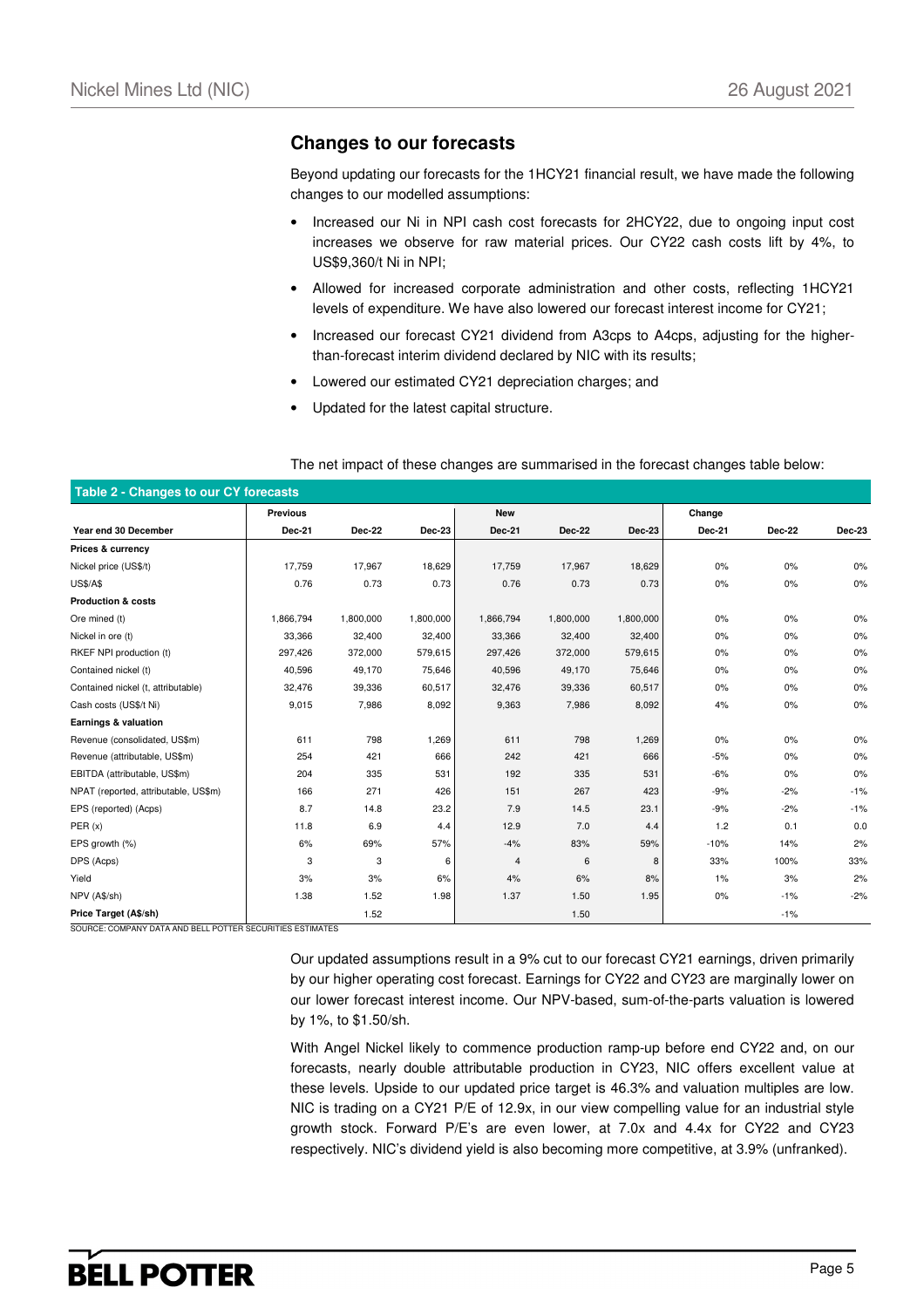### **Upcoming catalysts**

Upcoming catalysts for NIC include:

- Completion of the acquisition of the remaining 30% interest in Angel Nickel for US\$210m, to lift NIC's ownership to 80%, by end CY21 and possibly earlier;
- Updates on NPI pricing and the effective Ni payability, which we believe the market will still be considering as a measure of NIC's nickel price exposure;
- Updates on the construction of the Angel Nickel project, comprising 4 next-generation rotary-kiln-electric-furnace (RKEF) lines being developed within the Indonesia Weda Bay Industrial Park (IWIP), for which NIC has executed a binding agreement to acquire a 80% interest for US\$560m total, undiscounted, consideration. Payment of the final US\$210m is due by 31 December 2021;
- Progress updates for the Hengjaya Mine, where a major production expansion is complete and the sustainability of production of +150kt ore per month and costs of ~US\$20/t are targeted;
- The release of NIC's September 2021 quarterly production and cost report, expected in late October 2021; and
- Updates on the ownership levels of the 80%-owned Hengjaya Mine, which is subject to Indonesia's compulsory divestment laws.



### **NIC vs the ASX Metals and Mining Index**

SOURCE: IRESS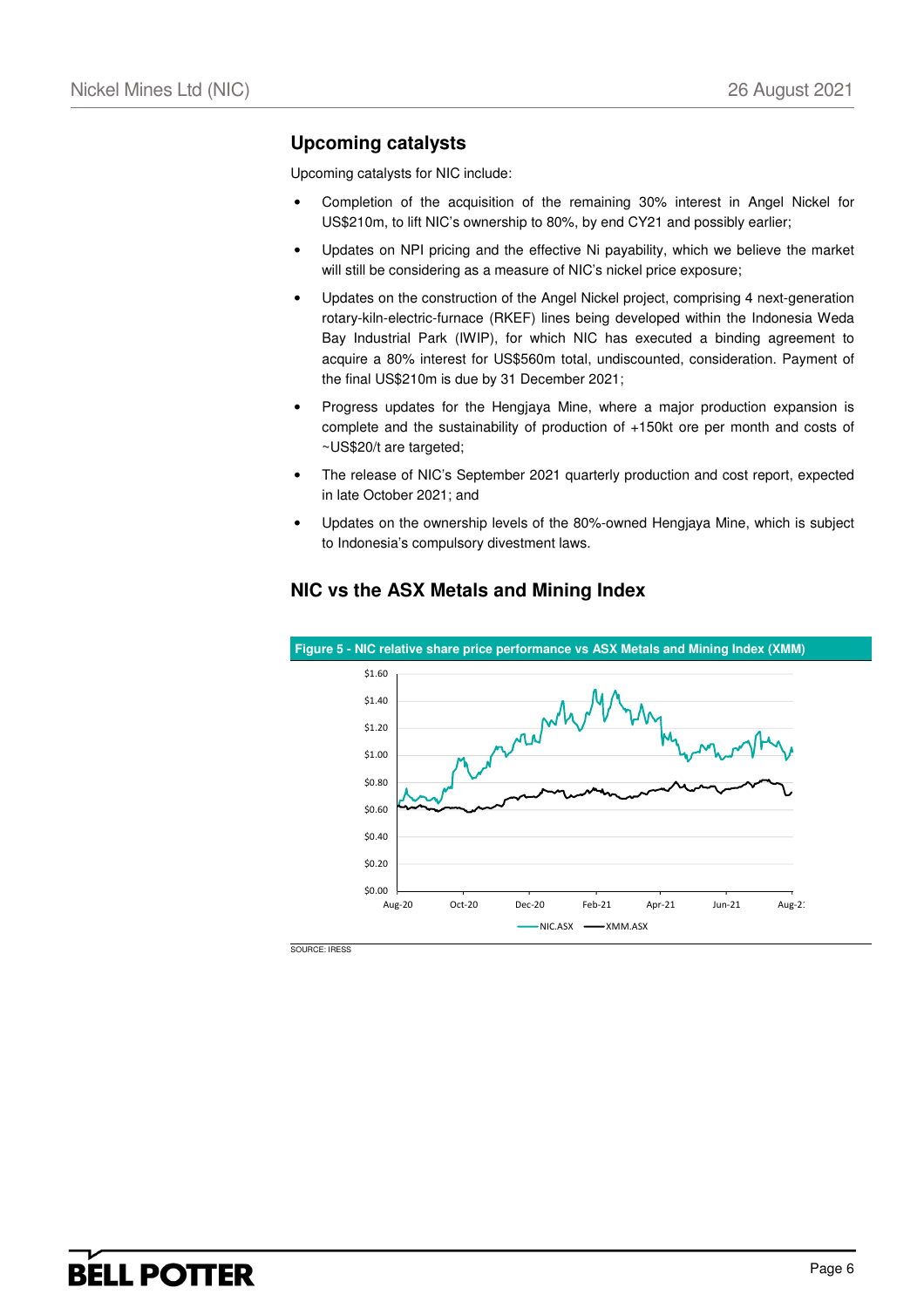# **Nickel Mines Limited (NIC)**

# **Company description: fully integrated NPI producer**

Nickel Mines Limited ('Nickel Mines' or 'NIC') was formed in 2007 and listed on the ASX in 2018. Its operations are focused in Central Sulawesi, Indonesia, where it holds an 80% interest four Rotary Kiln Electric Furnace (RKEF) NPI production lines (the two Hengjaya lines and the two Ranger lines) with Shanghai Decent Investments (SDI) a subsidiary of Tsingshan Group, the world's largest stainless steel producer. The RKEF lines are located in an existing, fully integrated stainless steel production facility, the Indonesian Morowali Industrial Park (IMIP).

First production from the Hengjaya Lines was achieved on 31 January 2019 and the Ranger Lines commenced production during the December quarter 2019. Both projects have since achieved steady state production of ~20ktpa contained Ni in NPI, exceeding nameplate production of ~16ktpa each at lower than planned operating costs.

In November 2020 NIC executed a binding agreement to acquire a 70% interest (since increased to 80%) in the Angel Nickel Project comprising four new generation RKEF NPI production lines and a captive 380MW power station. Angel Nickel is currently under construction within the Indonesia Weda Bay Industrial Park ('IWIP') on Halmahera Island in Indonesia.

NIC also holds an 80% interest in Hengjaya Mine ('HM'), a high-grade, long-life nickel laterite deposit, also in Central Sulawesi in close proximity to the IMIP. The HM produces Direct Shipping Ore (DSO), the bulk of which is sold into the IMIP facility for the production of Nickel Pig Iron (NPI), a key input into stainless steel production.

## **Investment thesis – Buy, TP\$1.50/sh (from \$1.52/sh)**

Our updated assumptions result in a 9% cut to our forecast CY21 earnings, driven primarily by our higher operating cost forecast. Earnings for CY22 and CY23 are marginally lowered. Our NPV-based valuation is lowered by 1%, to \$1.50/sh. With Angel Nickel scheduled to commence production ramp-up in 2HCY22 and, on our forecasts, nearly double attributable production in CY23, NIC offers compelling value for an industrial style growth stock. Forward P/E's are 7.0x and 4.4x for CY22 and CY23 respectively. NIC's dividend yield is also becoming more competitive, at 3.9% (unfranked). We retain our Buy recommendation.

## **Valuation: \$1.50/sh**

Our 12-month forward NIC valuation incorporates DCF models of its attributable interests in the Hengjaya laterite nickel ore mine (HM), an 80% interest in the two Hengjaya Nickel RKEF lines and an 80% interest in the two Ranger Nickel RKEF lines.

We have constructed a discounted cash flow (DCF) model for NIC's attributable interest in these RKEF lines that are in production at Tsingshan's IMIP facility and a DCF calculation for NIC's current 80% interest (declining to 49% in 2023) in the Hengjaya laterite nickel ore mine.

We also include a risk-adjusted, NPV-based valuation for NIC's prospective 80% interest in the Angel Nickel Industry (ANI) project, a notional value for other exploration and development projects, an estimate of corporate overhead costs and NIC's last reported net cash position. Our valuation is calculated on a fully diluted basis. Following the latest update, our valuation stands at \$1.50/sh.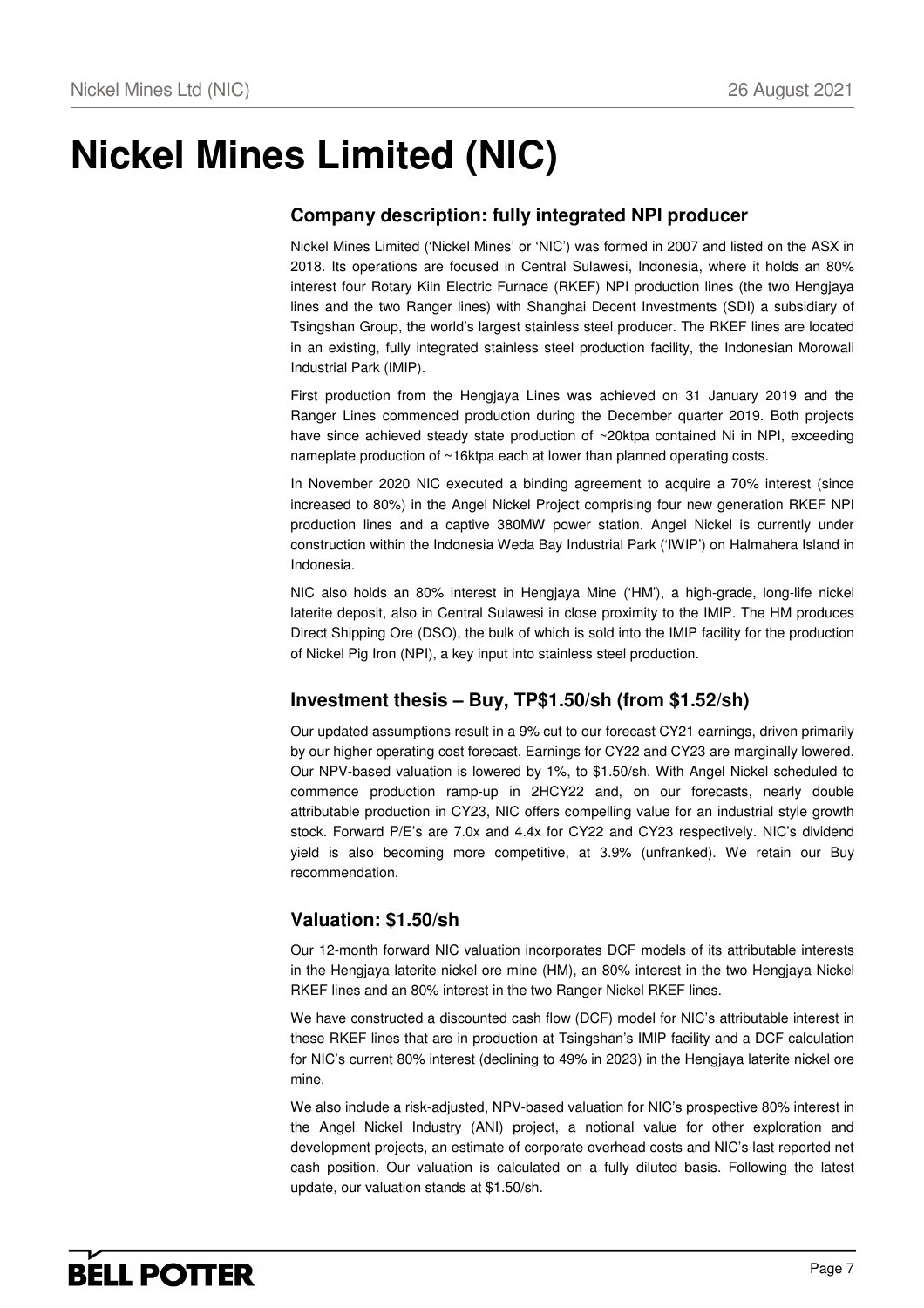### **Risks**

Key risks to our investment case include (but are not limited to):

- **Funding and capital management risks:** Funding and capital management risks can include access to debt and equity finance, maintaining covenants on debt finance, managing dividend payments and managing debt repayments. Exploration and development companies with no sales revenues are reliant on access to equity markets and debt financing to fund the advancement and development of their projects.
- **Operating and development risks:** Mining companies' assets are subject to risks associated with their operation and development. Risks for each company can be heightened depending on method of operation (e.g. underground versus open pit mining) or whether it is a single mine company. Development of mining assets may be subject to receiving permits, approvals timelines or weather events, causing delays to commissioning and commercial production.
- **COVID-19 risks:** Mining companies' rely on freedom of movement of workforces, functioning transport routes, reliable logistics services including road, rail, aviation and ports in order to maintain operations and get their products to market. They also rely on liquid, functioning markets to sell their products. Measures being put in place to combat the COVID-19 pandemic are posing risks to these conditions.
- **Operating and capital cost fluctuations:** The cost and availability of exploration, development and mining inputs can fluctuate widely and cause significant differences between planned and actual operating and capital costs. Key operating costs are linked to energy and labour costs as well as access to, and availability of, technical skills, operating equipment and consumables.
- **Commodity price and exchange rate fluctuations:** The future earnings and valuations of exploration, development and producing Resources companies are subject to fluctuations in underlying commodity prices and foreign currency exchange rates.
- **Resource growth and mine life extensions:** The viability of future operations and the earnings forecasts and valuations reliant upon them may depend upon resource and reserve growth to extend mine lives, which is in turn dependent upon exploration success, of which there are no guarantees.
- **Regulatory changes risks:** Changes to the regulation of infrastructure and taxation (among other things) can impact the earnings and valuation of mining companies. NIC's assets are located in Sulawesi, Indonesia, which has in the past implemented regulatory changes related to mining project ownership, fiscal terms and mineral export requirements.
- **Sovereign risks:** Mining companies' assets are subject to the sovereign risks of the jurisdiction within which they are operating. NIC's assets are in Indonesia, a G20 country with one of the largest economies in SE Asia. Its sovereign debt is rated investment grade by the major ratings agencies.
- **Corporate/M&A risks:** Risks associated with M&A activity including differences between the entity's and the market's perception of value associated with completed transactions. NIC is the junior partner co-investing in production assets with a large, privately owned Chinese company. The strength and cohesiveness of this relationship over the long term has the potential to both add and reduce value to the partnership. One of the key mitigating factors in this respect has been the investment of a combined US\$50m by SDI and Wanlu Investments (US\$26m and US\$24m respectively) into NIC equity.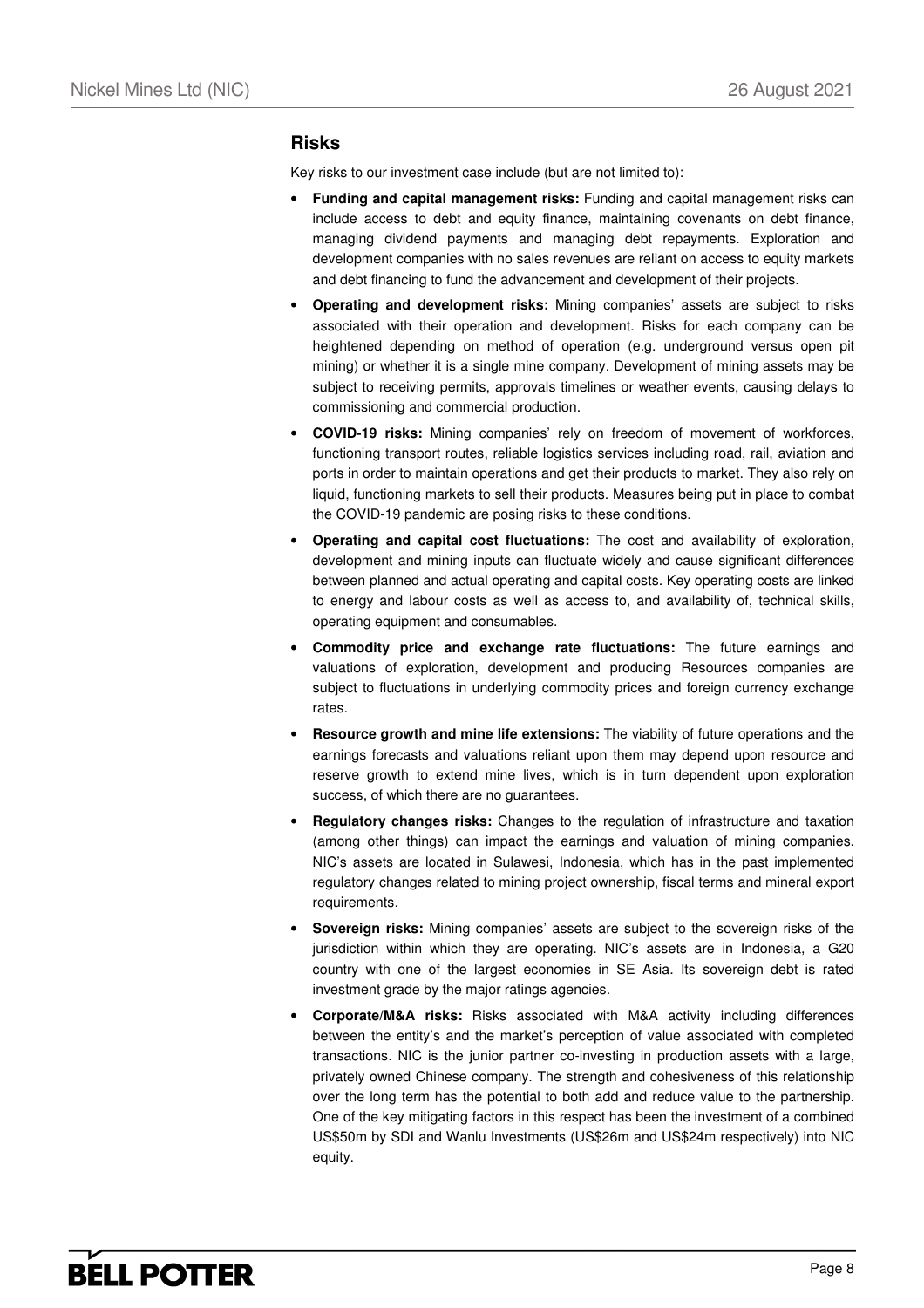# **Nickel Mines Ltd** as at 26 August 2021

# Recommendation Buy Price \$1.025

Nickel Mines Ltd (Nickel Mines Ltd (Nickel Mines Ltd (Nickel Mines Ltd (Nickel Mines Ltd Computer) \$1.50

### **Table 3 - Financial summary**

| <b>PROFIT AND LOSS</b>                                     |                |                                        |                  |                |                 |                 | <b>FINANCIAL RATIOS</b>                                                        |                           |            |              |                   |                |                   |
|------------------------------------------------------------|----------------|----------------------------------------|------------------|----------------|-----------------|-----------------|--------------------------------------------------------------------------------|---------------------------|------------|--------------|-------------------|----------------|-------------------|
| Year ending 31 Dec. (from 2020)                            | Unit           | 2019a'                                 | 2020a            | 2021e          | 2022e           | 2023e           | Year ending 31 Dec. (from 2020)                                                | Unit                      | 2019a      | 2020a        | 2021e             | 2022e          | 2023e             |
| Revenue                                                    | US\$m          | 236.1                                  | 523.5            | 610.9          | 797.6           | 1,268.6         | <b>VALUATION</b>                                                               |                           |            |              |                   |                |                   |
| Expense                                                    | US\$m          | (138.9)                                | (329.0)          | (369.2)        | (376.6)         | (602.3)         | Attributable NPAT                                                              | US\$m                     | 56.5       | 110.6        | 150.6             | 267.0          | 423.3             |
| <b>EBITDA</b>                                              | US\$m          | 97.2                                   | 194.5            | 241.7          | 421.0           | 666.3           | Attributable NPAT                                                              | A\$m                      | 82.5       | 160.1        | 199.3             | 365.7          | 579.9             |
| Depreciation                                               | US\$m          | (16.4)                                 | (36.8)           | (36.9)         | (53.7)          | (66.8)          | <b>Reported EPS</b>                                                            | Ac/sh                     | 5.1        | 8.2          | 7.9               | 14.5           | 23.1              |
| EBIT                                                       | US\$m<br>US\$m | 80.8                                   | 157.7            | 204.8          | 367.3           | 599.6           | <b>Adjusted EPS</b>                                                            | Ac/sh<br>$\%$             | 4.4        | 8.2          | 7.9<br>$-4%$      | 14.5<br>83%    | 23.1<br>59%       |
| Net interest expense                                       |                | (2.1)<br>7.4                           | (4.7)            | (8.4)          | (11.0)          | (2.5)           | EPS growth<br>PER                                                              |                           | 46%        | 62%<br>12.5x | 12.9x             | 7.0x           | 4.4x              |
| Unrealised gains (Impairments)<br>Other                    | US\$m<br>US\$m |                                        |                  |                |                 |                 | DPS                                                                            | x                         | 10.1x      |              |                   |                | 8.0               |
| PBT                                                        | <b>US\$m</b>   | 5.4<br>91.5                            | 1.6<br>154.6     | 196.4          | 356.3           | 597.1           |                                                                                | Ac/sh<br>$\%$             | 0%         | 3.0<br>0%    | 4.0<br>0%         | 6.0<br>0%      | 0%                |
|                                                            | US\$m          | (0.2)                                  | (0.9)            |                |                 |                 | Franking<br>Yield                                                              | $\%$                      | 0%         | 3%           | 4%                | 6%             | 8%                |
| Tax expense<br>Consolidated profit (loss) for the year     | US\$m          | 91.3                                   | 153.7            | (4.8)<br>191.6 | (18.2)<br>338.1 | (65.3)<br>531.7 | FCF/share                                                                      | Ac/sh                     | 2.6        | (2.6)        | (11.5)            | 20.5           | 35.0              |
| Non-Controlling Interest                                   | US\$m          | 34.8                                   | 43.1             | 41.0           | 71.1            | 108.4           | FCF yield <sup>1</sup>                                                         | $\%$                      | 3%         | $-2%$        | $-11%$            | 20%            | 34%               |
| Attributable NPAT (reported)                               | US\$m          | 56.5                                   | 110.6            | 150.6          | 267.0           | 423.3           | P/FCFPS                                                                        | x                         | 39.6x      | $-40.1x$     | $-8.9x$           | 5.0x           | 2.9x              |
| NPAT (underlying)                                          | US\$m          | 49.1                                   | 110.6            | 150.6          | 267.0           | 423.3           | EV/EBITDA                                                                      | $\boldsymbol{\mathsf{x}}$ | 19.1x      | 9.5x         | 7.7x              | 4.4x           | 2.8x              |
|                                                            |                |                                        |                  |                |                 |                 | EBITDA margin                                                                  | $\%$                      | 41%        | 37%          | 40%               | 53%            | 53%               |
| <b>CASH FLOW</b>                                           |                |                                        |                  |                |                 |                 | EBIT margin                                                                    | $\%$                      | 34%        | 30%          | 34%               | 46%            | 47%               |
| Year ending 31 Dec. (from 2020)                            | Unit           | 2019a*                                 | 2020a            | 2021e          | 2022e           | 2023e           | Return on assets                                                               | $\%$                      | 26%        | 17%          | 14%               | 21%            | 28%               |
| <b>OPERATING CASHFLOW</b>                                  |                |                                        |                  |                |                 |                 | Return on equity                                                               | $\%$                      | 49%        | 27%          | 20%               | 31%            | 41%               |
| Receipts                                                   | US\$m          | 212.7                                  | 517.6            | 667.5          | 778.9           | 1,221.5         | <b>LIQUIDITY &amp; LEVERAGE</b>                                                |                           |            |              |                   |                |                   |
| Payments                                                   | US\$m          | (169.9)                                | (358.9)          | (317.2)        | (374.8)         | (545.8)         | Net debt (cash)                                                                | \$m                       | 15         | (306)        | 40                | (167)          | (594)             |
| Tax                                                        | US\$m          | (4.7)                                  | (9.1)            | 0.9            | (4.8)           | (18.2)          | ND / E                                                                         | $\%$                      | 4%         | $-33%$       | 4%                | $-14%$         | $-41%$            |
| Net interest                                               | US\$m          | 0.1                                    | 0.3              | (8.4)          | (11.0)          | (2.5)           | $ND / (ND + E)$                                                                | $\%$                      | 3%         | -48%         | 4%                | $-17%$         | $-70%$            |
| Other                                                      | US\$m          |                                        |                  |                |                 |                 | EBITDA / Interest                                                              | x                         | 46.1x      | 40.9x        | 28.8x             | 38.3x          | 266.7x            |
| <b>Operating cash flow</b>                                 | US\$m          | 38.2                                   | 150.0            | 342.9          | 388.4           | 654.9           |                                                                                |                           |            |              |                   |                |                   |
| <b>INVESTING CASHFLOW</b><br>Property, plant and equipment | US\$m          | (29.6)                                 | (7.4)            |                | (10.9)          | (11.7)          | <b>ATTRIBUTABLE DATA - NICKEL MINES LTD</b><br>Year ending 31 Dec. (from 2020) | Unit                      | 2019a'     | 2020a        | 2021e             | 2022e          | 2023e             |
| Mine development                                           | US\$m          |                                        | (147.0)          | (561.8)        |                 |                 | Revenues                                                                       | US\$m                     | 95.7       | 391.3        | 542.3             | 688.4          | 1,050.1           |
| Exploration & evaluation                                   | US\$m          |                                        |                  | (0.4)          | (0.4)           | (0.4)           | EBITDA                                                                         | US\$m                     | 35.6       | 139.7        | 192.4             | 335.3          | 530.9             |
| Other                                                      | US\$m          | 5.8                                    | (30.0)           |                |                 |                 | NPAT                                                                           | US\$m                     | 56.5       | 110.6        | 150.6             | 267.0          | 423.3             |
| Investing cash flow                                        | US\$m          | (23.8)                                 | (184.4)          | (562.2)        | (11.3)          | (12.1)          | Net distributable cash flow                                                    | US\$m                     | 1.0        | 269.3        | (183.1)           | 186.4          | 384.5             |
| Free Cash Flow                                             | US\$m          | 14.4                                   | (34.5)           | (219.3)        | 377.1           | 642.8           | EV/EBITDA                                                                      | x                         | 49.1       | 12.6         | 10.0              | 5.6            | 3.5               |
| <b>FINANCING CASHFLOW</b>                                  |                |                                        |                  |                |                 |                 | PER<br>P/FCF                                                                   | x                         | 20.3<br>nm | 12.5<br>nm   | 12.9<br>nm        | 7.0<br>10.1    | 4.4<br>4.9        |
| Share issues/(buy-backs)                                   | US\$m          |                                        | 430.0            |                |                 |                 |                                                                                |                           |            |              |                   |                |                   |
| Debt proceeds                                              | US\$m          |                                        |                  | 175.0          |                 |                 | ORE RESERVE AND MINERAL RESOURCE                                               |                           |            |              |                   |                |                   |
| Debt repayments                                            | US\$m          | (29.9)                                 | (25.3)           | (45.0)         |                 |                 | Hengjaya Nickel Mine (HM)                                                      |                           |            |              | Mdmt              | % Ni           | t Ni              |
| Distributions to non-controlling interests                 | US\$m          | 17.0                                   | (43.3)           | (38.1)         | (59.9)          | (68.7)          | <b>Mineral Resources</b>                                                       |                           |            |              |                   |                |                   |
| Dividends<br>Other                                         | US\$m<br>US\$m | (0.4)                                  | (15.4)<br>(12.4) | (76.0)         | (110.2)         | (146.9)         | Measured<br>Indicated                                                          |                           |            |              | 0.700<br>15.000   | 1.80%<br>1.90% | 12,600<br>285,000 |
| Financing cash flow                                        | US\$m          | (13.3)                                 | 333.6            | 15.9           | (170.0)         | (215.6)         | Inferred                                                                       |                           |            |              | 22.000            | 1.80%          | 396,000           |
| Change in cash                                             | US\$m          | 1.1                                    | 299.2            | (203.5)        | 207.1           | 427.3           | Total                                                                          |                           |            |              | 38.000            | 1.80%          | 678,000           |
|                                                            |                |                                        |                  |                |                 |                 |                                                                                |                           |            |              |                   |                |                   |
| <b>BALANCE SHEET</b>                                       |                |                                        |                  |                |                 |                 | <b>ASSUMPTIONS - Prices</b>                                                    |                           |            |              |                   |                |                   |
| Year ending 31 Dec. (from 2020)                            | Unit           | 2019a*                                 | 2020a            | 2021e          | 2022e           | 2023e           | Year ending 31 Dec. (from 2020) avg                                            | Unit                      | 2019a*     | 2020a        | 2021e             | 2022e          | 2023e             |
| <b>ASSETS</b>                                              |                |                                        |                  |                |                 |                 |                                                                                |                           |            |              |                   |                |                   |
| Cash & short term investments                              | US\$m          | 49.8                                   | 351.4            | 148.0          | 355.1           | 782.3           | Nickel                                                                         | US\$/lb                   | \$7.02     | \$6.25       | \$8.06            | \$8.15         | \$8.45            |
| Accounts receivable                                        | US\$m          | 97.2                                   | 117.8            | 61.1           | 79.8            | 126.9           | Nickel                                                                         | <b>US\$/t</b>             | \$15,483   | \$13,775     | \$17,759          | \$17,967       | \$18,629          |
| Property, plant & equipment                                | US\$m          | 628.5                                  | 600.8            | 1,133.9        | 1,091.1         | 1,036.0         | Currency                                                                       |                           |            |              |                   |                |                   |
| Mine development expenditure                               | US\$m          |                                        |                  |                |                 |                 | AUD:USD                                                                        |                           | 0.68       | 0.69         | 0.76              | 0.73           | 0.73              |
| Exploration & evaluation                                   | US\$m          |                                        |                  | 0.4            | 0.8             | 1.2             |                                                                                |                           |            |              |                   |                |                   |
| Other                                                      | US\$m          | 122.0                                  | 164.7            | 164.7          | 164.7           | 164.7           | <b>ASSUMPTIONS - Production &amp; costs</b>                                    |                           |            |              |                   |                |                   |
| <b>Total assets</b>                                        | US\$m          | 897.5                                  | 1,234.7          | 1,508.1        | 1,691.4         | 2,111.1         | Year ending 31 Dec. (from 2020)                                                | Unit                      | 2019a*     | 2020a        | 2021e             | 2022e          | 2023e             |
| <b>LIABILITIES</b>                                         |                |                                        |                  |                |                 |                 | Hengjaya Mine                                                                  |                           |            |              |                   |                |                   |
| Accounts payable                                           | US\$m          | 52.5                                   | 40.3             | 92.3           | 94.2            | 150.6           | Ore mined                                                                      | wmt                       | 428,382    |              | 795,650 1,866,794 | 1,800,000      | 1,800,000         |
| Income tax payable                                         | US\$m          | 0.7                                    | 3.8              | 4.8            | 18.2            | 65.3            | Ore grade                                                                      | % Ni                      | 1.9%       | 1.8%         | 1.8%              | 1.8%           | 1.8%              |
| Borrowings                                                 | US\$m          | 65.0                                   | 45.0             | 187.9          | 187.9           | 187.9           | Nickel in ore                                                                  | t Ni                      | 8,178      | 14,479       | 33,366            | 32,400         | 32,400            |
| Other                                                      | US\$m          | 57.2                                   | 59.4             | 59.4           | 59.4            | 59.4            | Nickel in ore (attributable)                                                   | t Ni                      | 6,542      | 11,583       | 26,693            | 25,110         | 17,577            |
| <b>Total liabilities</b>                                   | US\$m          | 175.4                                  | 148.4            | 344.4          | 359.7           | 463.2           | <b>RKEF (IMIP)</b>                                                             |                           |            |              |                   |                |                   |
| <b>SHAREHOLDER'S EQUITY</b>                                |                |                                        |                  |                |                 |                 | NPI production                                                                 | t                         | 152,408    | 295,897      | 297,426           | 372.000        | 579.615           |
| Share capital                                              | US\$m          | 315.5                                  | 732.9            | 732.9          | 732.9           | 732.9           | Contained nickel                                                               | t Ni                      | 20,988     | 43,622       | 40,596            | 49,170         | 75,646            |
| Reserves                                                   | US\$m          | 19.2                                   | 19.2             | 19.2           | 19.2            | 19.2            | Contained nickel (attributable)                                                | t Ni                      | 11,742     | 30,619       | 32,476            | 39,336         | 60,517            |
| Retained earnings                                          | US\$m          | 92.8                                   | 187.9            | 262.5          | 419.4           | 695.8           | Costs                                                                          |                           |            |              |                   |                |                   |
| <b>Total equity to NIC holders</b>                         | <b>US\$m</b>   | 427.5                                  | 940.1            | 1,014.7        | 1,171.5         | 1,448.0         | Cash costs                                                                     | US\$/t Ni                 | \$7,689    | \$7,330      | \$9,363           | \$7,986        | \$8,092           |
| Non-controlling interest                                   | US\$m          | 294.7                                  | 146.2            | 149.0          | 160.2           | 199.9           | All-in-Costs (AIC)                                                             | US\$/t Ni                 | \$7,804    | \$7,414      | \$9,473           | \$8,129        | \$8,221           |
| <b>Total equity</b>                                        | US\$m          | 722.1                                  | 1,086.2          | 1,163.7        | 1,331.7         | 1,647.9         |                                                                                |                           |            |              |                   |                |                   |
| Weighted average shares                                    | m              | 1,631.2                                | 1,948.7          | 2,515.3        | 2,515.0         | 2,515.0         | <b>VALUATION</b>                                                               |                           |            |              |                   |                |                   |
|                                                            |                |                                        |                  |                |                 |                 | Ordinary shares (m)                                                            |                           |            |              |                   |                | 2,515.0           |
| <b>CAPITAL STRUCTURE</b>                                   |                |                                        |                  |                |                 |                 | Options in the money (m)                                                       |                           |            |              |                   |                |                   |
|                                                            |                |                                        |                  |                |                 |                 | Total shares diluted (m)                                                       |                           |            |              |                   |                | 2,515.0           |
| Shares on issue                                            | m              |                                        |                  |                |                 | 2,515.0         | Valuation                                                                      | <b>Now</b>                |            | +12 months   |                   | $+24$ mths     |                   |
| Total shares on issue                                      | m              | (add 0.0m escrow and placement shares) |                  |                |                 | 2,515.0         | Sum-of-the-parts                                                               | A\$m                      | A\$/sh     | A\$m         | A\$/sh            | A\$m           | A\$/sh            |
| Share price                                                | A\$/sh         |                                        |                  |                |                 | 1.025           | IMIP RKEF (NPV12)                                                              | 2,401.1                   | 0.95       | 2,615.1      | 1.04              | 2,722.2        | 1.08              |
| Market capitalisation                                      | A\$m           |                                        |                  |                |                 | 2,577.9         | IWIP RKEF (NPV12)                                                              | 1,025.2                   | 0.41       | 1,187.2      | 0.47              | 1,982.8        | 0.79              |
| Net cash                                                   | A\$m           |                                        |                  |                |                 | 20.5            | Hengjaya Mine (NPV12)                                                          | 4.4                       | 0.00       | 5.4          | 0.00              | 25.0           | 0.01              |
| <b>Enterprise value (undiluted)</b>                        | A\$m           |                                        |                  |                |                 | 2,557.4         | Other exploration                                                              | 42.0                      | 0.02       | 42.0         | 0.02              | 42.0           | 0.02              |
| Options outstanding (m)                                    | m              |                                        |                  |                |                 | 0.0             | Corporate overheads                                                            | (44.7)                    | (0.02)     | (45.1)       | (0.02)            | (45.6)         | (0.02)            |
| Options (in the money)                                     | m              |                                        |                  |                |                 | 0.0             | Subtotal (EV)                                                                  | 3,428.1                   | 1.36       | 3,804.5      | 1.51              | 4,726.4        | 1.88              |
| Issued shares (diluted for options)                        | m              |                                        |                  |                |                 | 2,515.0         | Net cash (debt)                                                                | 20.5                      | 0.01       | (39.9)       | (0.02)            | 167.2          | 0.07              |
| Market capitalisation (diluted)                            | A\$m           |                                        |                  |                |                 | 2,577.9         | <b>Total (undiluted)</b>                                                       | 3,448.6                   | 1.37       | 3,764.6      | 1.50              | 4,893.6        | 1.95              |
| Net cash + options                                         | A\$m           |                                        |                  |                |                 | 20.5            | Dilutive effect of options                                                     |                           |            |              |                   |                |                   |
| Enterprise value (diluted)                                 | A\$m           |                                        |                  |                |                 | 2,557.4         | Add cash from options                                                          |                           |            |              |                   |                |                   |
| <b>MAJOR SHAREHOLDERS</b>                                  |                |                                        |                  |                |                 |                 | <b>Total (diluted)</b>                                                         | 3,448.6                   | 1.37       | 3,764.6      | 1.50              | 4,893.6        | 1.95              |
| Shareholder                                                |                |                                        |                  |                |                 |                 |                                                                                |                           |            |              |                   |                |                   |
|                                                            |                |                                        |                  |                | ℅               | m               |                                                                                |                           |            |              |                   |                |                   |
| Shanghai Decent (SDI)<br>Tanito Group (PT Karunia)         |                |                                        |                  |                | 15.7%           | 395.5           |                                                                                |                           |            |              |                   |                |                   |
| <b>Baillie Gifford</b>                                     |                |                                        |                  |                | 15.0%<br>6.2%   | 378.4<br>155.7  |                                                                                |                           |            |              |                   |                |                   |
|                                                            |                |                                        |                  |                |                 |                 |                                                                                |                           |            |              |                   |                |                   |

| <b>FINANCIAL RATIOS</b>                                                                                                                                                                                                                            |                 |                   |                   |                   |                     |                    |
|----------------------------------------------------------------------------------------------------------------------------------------------------------------------------------------------------------------------------------------------------|-----------------|-------------------|-------------------|-------------------|---------------------|--------------------|
| Year ending 31 Dec. (from 2020)                                                                                                                                                                                                                    | Unit            | 2019a*            | 2020a             | 2021e             | 2022e               | 2023e              |
| <b>VALUATION</b><br><b>Attributable NPAT</b>                                                                                                                                                                                                       | US\$m           | 56.5              | 110.6             | 150.6             | 267.0               | 423.3              |
| Attributable NPAT                                                                                                                                                                                                                                  | A\$m            | 82.5              | 160.1             | 199.3             | 365.7               | 579.9              |
| <b>Reported EPS</b>                                                                                                                                                                                                                                | Ac/sh           | 5.1               | 8.2               | 7.9               | 14.5                | 23.1               |
| <b>Adjusted EPS</b>                                                                                                                                                                                                                                | Ac/sh           | 4.4               | 8.2               | 7.9               | 14.5                | 23.1               |
| EPS growth<br>PER <sup>1</sup>                                                                                                                                                                                                                     | %<br>x          | 46%<br>10.1x      | 62%<br>12.5x      | $-4%$<br>12.9x    | 83%<br>7.0x         | 59%<br>4.4x        |
| <b>DPS</b>                                                                                                                                                                                                                                         | Ac/sh           |                   | 3.0               | 4.0               | 6.0                 | 8.0                |
| Franking                                                                                                                                                                                                                                           | $\%$            | 0%                | 0%                | 0%                | 0%                  | 0%                 |
| Yield                                                                                                                                                                                                                                              | %               | 0%                | 3%                | 4%                | 6%                  | 8%                 |
| FCF/share <sup>1</sup>                                                                                                                                                                                                                             | Ac/sh           | 2.6               | (2.6)             | (11.5)            | 20.5                | 35.0               |
| FCF yield <sup>1</sup><br>P/FCFPS <sup>1</sup>                                                                                                                                                                                                     | %<br>x          | 3%<br>39.6x       | $-2%$<br>$-40.1x$ | $-11%$<br>$-8.9x$ | 20%<br>5.0x         | 34%<br>2.9x        |
| EV/EBITDA <sup>1</sup>                                                                                                                                                                                                                             | x               | 19.1x             | 9.5x              | 7.7x              | 4.4x                | 2.8x               |
| EBITDA margin                                                                                                                                                                                                                                      | %               | 41%               | 37%               | 40%               | 53%                 | 53%                |
| EBIT margin                                                                                                                                                                                                                                        | %               | 34%               | 30%               | 34%               | 46%                 | 47%                |
| Return on assets                                                                                                                                                                                                                                   | %               | 26%               | 17%               | 14%               | 21%                 | 28%                |
| Return on equity<br><b>LIQUIDITY &amp; LEVERAGE</b>                                                                                                                                                                                                | %               | 49%               | 27%               | 20%               | 31%                 | 41%                |
| Net debt (cash)                                                                                                                                                                                                                                    | \$m             | 15                | (306)             | 40                | (167)               | (594)              |
| ND / E                                                                                                                                                                                                                                             | $\%$            | 4%                | $-33%$            | 4%                | $-14%$              | $-41%$             |
| $ND / (ND + E)$                                                                                                                                                                                                                                    | %               | 3%                | $-48%$            | 4%                | $-17%$              | $-70%$             |
| EBITDA / Interest                                                                                                                                                                                                                                  | x               | 46.1x             | 40.9x             | 28.8x             | 38.3x               | 266.7x             |
| <b>ATTRIBUTABLE DATA - NICKEL MINES LTD</b>                                                                                                                                                                                                        |                 |                   |                   |                   |                     |                    |
| Year ending 31 Dec. (from 2020)<br>Revenues                                                                                                                                                                                                        | Unit<br>US\$m   | 2019a'<br>95.7    | 2020a<br>391.3    | 2021e<br>542.3    | 2022e<br>688.4      | 2023e<br>1,050.1   |
| <b>EBITDA</b>                                                                                                                                                                                                                                      | US\$m           | 35.6              | 139.7             | 192.4             | 335.3               | 530.9              |
| <b>NPAT</b>                                                                                                                                                                                                                                        | US\$m           | 56.5              | 110.6             | 150.6             | 267.0               | 423.3              |
| Net distributable cash flow<br>EV/EBITDA                                                                                                                                                                                                           | US\$m<br>x      | 1.0<br>49.1       | 269.3<br>12.6     | (183.1)<br>10.0   | 186.4<br>5.6        | 384.5<br>3.5       |
| PER                                                                                                                                                                                                                                                | x               | 20.3              | 12.5              | 12.9              | 7.0                 | 4.4                |
| P/FCF                                                                                                                                                                                                                                              | x               | nm                | nm                | nm                | 10.1                | 4.9                |
| ORE RESERVE AND MINERAL RESOURCE                                                                                                                                                                                                                   |                 |                   |                   |                   |                     |                    |
| Hengjaya Nickel Mine (HM)<br><b>Mineral Resources</b>                                                                                                                                                                                              |                 |                   |                   | Mdmt              | % Ni                | t Ni               |
| Measured                                                                                                                                                                                                                                           |                 |                   |                   | 0.700             | 1.80%               | 12,600             |
| Indicated                                                                                                                                                                                                                                          |                 |                   |                   | 15.000            | 1.90%               | 285,000            |
| Inferred<br>Total                                                                                                                                                                                                                                  |                 |                   |                   | 22,000            | 1.80%<br>1.80%      | 396,000<br>678,000 |
|                                                                                                                                                                                                                                                    |                 |                   |                   |                   |                     |                    |
|                                                                                                                                                                                                                                                    |                 |                   |                   | 38.000            |                     |                    |
| <b>ASSUMPTIONS - Prices</b>                                                                                                                                                                                                                        |                 |                   |                   |                   |                     |                    |
| Year ending 31 Dec. (from 2020) avg.                                                                                                                                                                                                               | Unit            | 2019a*            | 2020a             | 2021e             | 2022e               | 2023e              |
|                                                                                                                                                                                                                                                    |                 |                   |                   |                   |                     |                    |
| Nickel                                                                                                                                                                                                                                             | <b>US\$/lb</b>  | \$7.02            | \$6.25            | \$8.06            | \$8.15              | \$8.45             |
| Nickel<br>Currency                                                                                                                                                                                                                                 | <b>US\$/t</b>   | \$15,483          | \$13,775          | \$17,759          | \$17,967            | \$18,629           |
| AUD:USD                                                                                                                                                                                                                                            |                 | 0.68              | 0.69              | 0.76              | 0.73                | 0.73               |
|                                                                                                                                                                                                                                                    |                 |                   |                   |                   |                     |                    |
| <b>ASSUMPTIONS - Production &amp; costs</b>                                                                                                                                                                                                        |                 |                   |                   |                   |                     |                    |
| Year ending 31 Dec. (from 2020)                                                                                                                                                                                                                    | <b>Unit</b>     | 2019a*            | 2020a             | 2021e             | 2022e               | 2023e              |
| Hengjaya Mine<br>Ore mined                                                                                                                                                                                                                         | wmt             | 428,382           | 795,650           | 1,866,794         | 1,800,000 1,800,000 |                    |
| Ore grade                                                                                                                                                                                                                                          | % Ni            | 1.9%              | 1.8%              | 1.8%              | 1.8%                | 1.8%               |
| Nickel in ore                                                                                                                                                                                                                                      | t Ni            | 8.178             | 14,479            | 33,366            | 32,400              | 32,400             |
| Nickel in ore (attributable)                                                                                                                                                                                                                       | t Ni            | 6,542             | 11,583            | 26,693            | 25,110              | 17,577             |
| RKEF (IMIP)                                                                                                                                                                                                                                        |                 |                   |                   |                   |                     |                    |
| NPI production<br>Contained nickel                                                                                                                                                                                                                 | t<br>t Ni       | 152,408<br>20,988 | 295,897<br>43,622 | 297,426<br>40.596 | 372,000<br>49,170   | 579,615<br>75,646  |
| Contained nickel (attributable)                                                                                                                                                                                                                    | t Ni            | 11,742            | 30,619            | 32,476            | 39,336              | 60,517             |
| Costs                                                                                                                                                                                                                                              |                 |                   |                   |                   |                     |                    |
| Cash costs                                                                                                                                                                                                                                         | US\$/t Ni       | \$7,689           | \$7,330           | \$9,363           | \$7,986             | \$8,092            |
| All-in-Costs (AIC)                                                                                                                                                                                                                                 | US\$/t Ni       | \$7,804           | \$7,414           | \$9,473           | \$8,129             | \$8,221            |
| <b>VALUATION</b>                                                                                                                                                                                                                                   |                 |                   |                   |                   |                     |                    |
| Ordinary shares (m)                                                                                                                                                                                                                                |                 |                   |                   |                   |                     | 2,515.0            |
| Options in the money (m)                                                                                                                                                                                                                           |                 |                   |                   |                   |                     |                    |
| Total shares diluted (m)                                                                                                                                                                                                                           |                 |                   | +12 months        |                   |                     | 2,515.0            |
| Valuation                                                                                                                                                                                                                                          |                 | Now               |                   |                   | $+24$ mths          |                    |
| Sum-of-the-parts measured as a state as a state as a state as a state as a state of the state as a state of the state of the state of the state of the state of the state of the state of the state of the state of the state<br>IMIP RKEF (NPV12) | 2,401.1         | 0.95              | 2,615.1           | 1.04              | 2,722.2             | 1.08               |
| IWIP RKEF (NPV12)                                                                                                                                                                                                                                  | 1,025.2         | 0.41              | 1,187.2           | 0.47              | 1,982.8             | 0.79               |
| Hengjaya Mine (NPV12)                                                                                                                                                                                                                              | 4.4             | 0.00              | 5.4               | 0.00              | 25.0                | 0.01               |
| Other exploration                                                                                                                                                                                                                                  | 42.0            | 0.02              | 42.0              | 0.02              | 42.0                | 0.02               |
| Corporate overheads                                                                                                                                                                                                                                | (44.7)          | (0.02)            | (45.1)            | (0.02)            | (45.6)              | (0.02)             |
| Subtotal (EV)<br>Net cash (debt)                                                                                                                                                                                                                   | 3,428.1<br>20.5 | 1.36<br>0.01      | 3,804.5<br>(39.9) | 1.51<br>(0.02)    | 4,726.4<br>167.2    | 1.88<br>0.07       |
| <b>Total (undiluted)</b>                                                                                                                                                                                                                           | 3,448.6         | 1.37              | 3,764.6           | 1.50              | 4,893.6             | 1.95               |
| Dilutive effect of options                                                                                                                                                                                                                         |                 | ä,                |                   | ł,                |                     |                    |
| Add cash from options<br><b>Total (diluted)</b>                                                                                                                                                                                                    | 3,448.6         | 1.37              | 3,764.6           | 1.50              | 4,893.6             | 1.95               |

Directors and Management metric and the University of the Sample of Transitional 6 month period to Dec-19. Change of Financial Year end from June to December<br>Shanghai Wanlu Management metric annualised for 6 month period t Shanghai Wanlu 121.3 in the set of the set of the set of the set of the set of the set of the set of the set of the set of the set of the set of the set of the set of the set of the set of the set of the set of the set of

SOURCE: BELL POTTER SECURITIES ESTIMATES